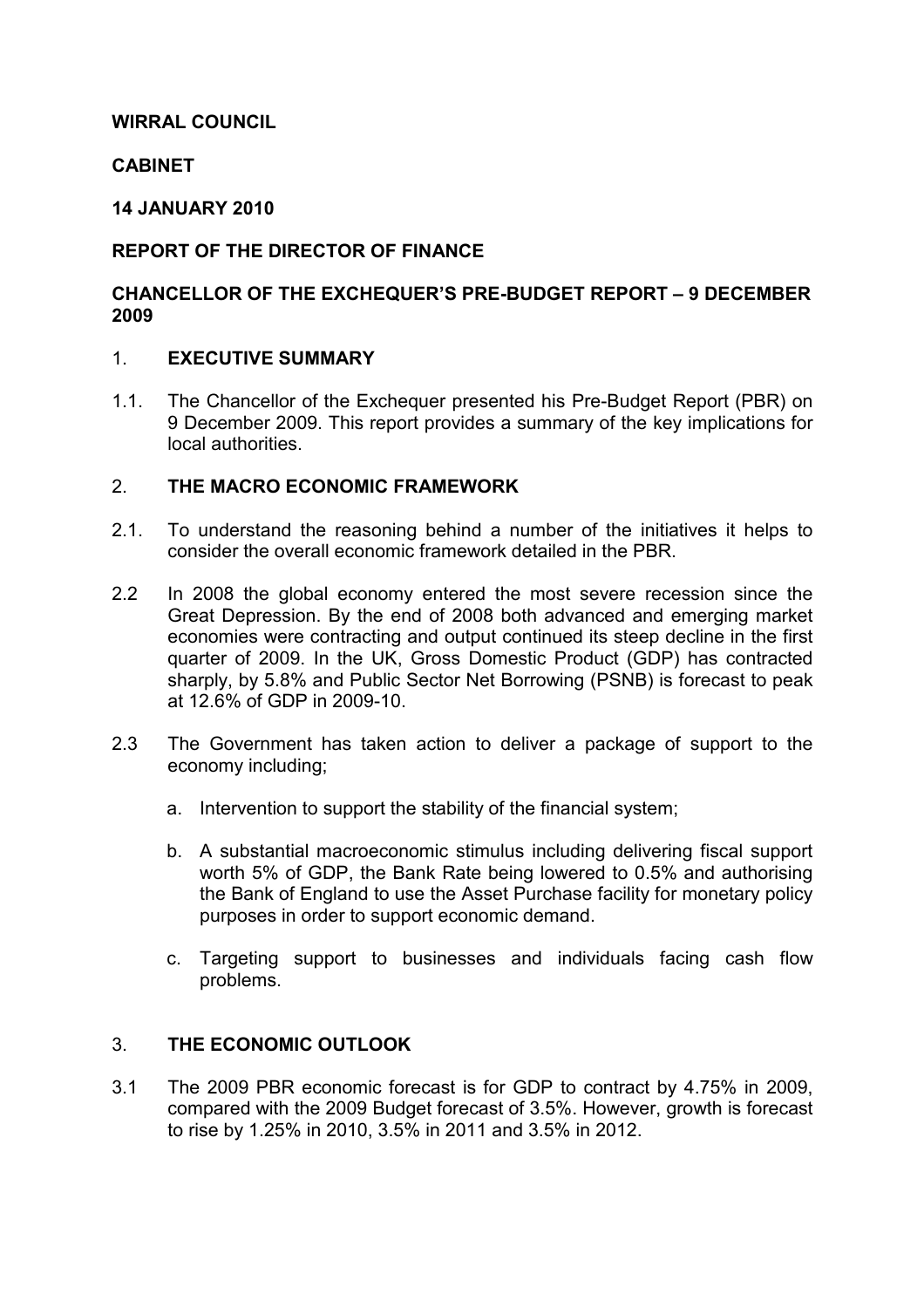- 3.2 Consumer Price Index inflation is expected to continue to rise in the short term due to VAT reverting to 17.5%. However, it is forecast to fall to below target in 2010 and 2011. The Retail Price Index is expected to rise at a greater rate with the additional upward pressure resulting from increased house prices and the large reductions in mortgage interest payments falling out of the annual comparisons.
- 3.3 At present it is essential that these forecasts are not looked at in isolation from a number of major risks and uncertainties. In particular the size and timing of the impact of the financial shock on output; the pace of global recovery; the availability of sufficient credit to support a recovery and the extent of private sector deleveraging (experienced where an organisation increases the share of its income devoted to debt repayment as opposed to output resources).
- 3.4 Despite weaker than expected economic growth the forecast for public sector borrowing is broadly unchanged from the 2009 Budget forecast, with PSNB estimated at 12.6% of GDP. The Government is putting measures in place to reduce this to 5.5% by 2013-14. In total measures announced in the 2009 Pre Budget Report will reduce borrowing by £57 billion in 2013-14. Of this, around two-thirds derives from lower spending plans, while around one-third is driven by tax increases.

## 4. PROPOSALS AFFECTING LOCAL GOVERNMENT

- 4.1 Alongside the PBR the Government is introducing a Fiscal Responsibility Bill which requires it to set out at all times a statutory fiscal plan for delivering sound public finances. Furthermore it places a binding duty on the Government to meet that plan. This Bill in many ways, therefore, provides the context for the PBR.
- 4.2 As is the case with any PBR the actual detail to enable financial planning is unavailable, in many ways it is more of an indicative document for what lies ahead. However, as far as local government is concerned the following would appear to be the key issues.
	- Financial support for 2010-11 remains unchanged but spending growth will reduce after 2011-12 to help halve the deficit over the next four years.
	- Public sector current expenditure will grow by an average of 0.8% per year in real terms from 2011-12 to 2014-15.
	- No breakdown of future spending plans post 2011 is available, but the Chancellor did make commitments to protect some services in 2001-12 and 2012-13.
	- Cash funding for front line schools will rise by 0.7% per year in real terms.
	- Cash funding for 16-19 participation will rise in real terms by 0.9% per year.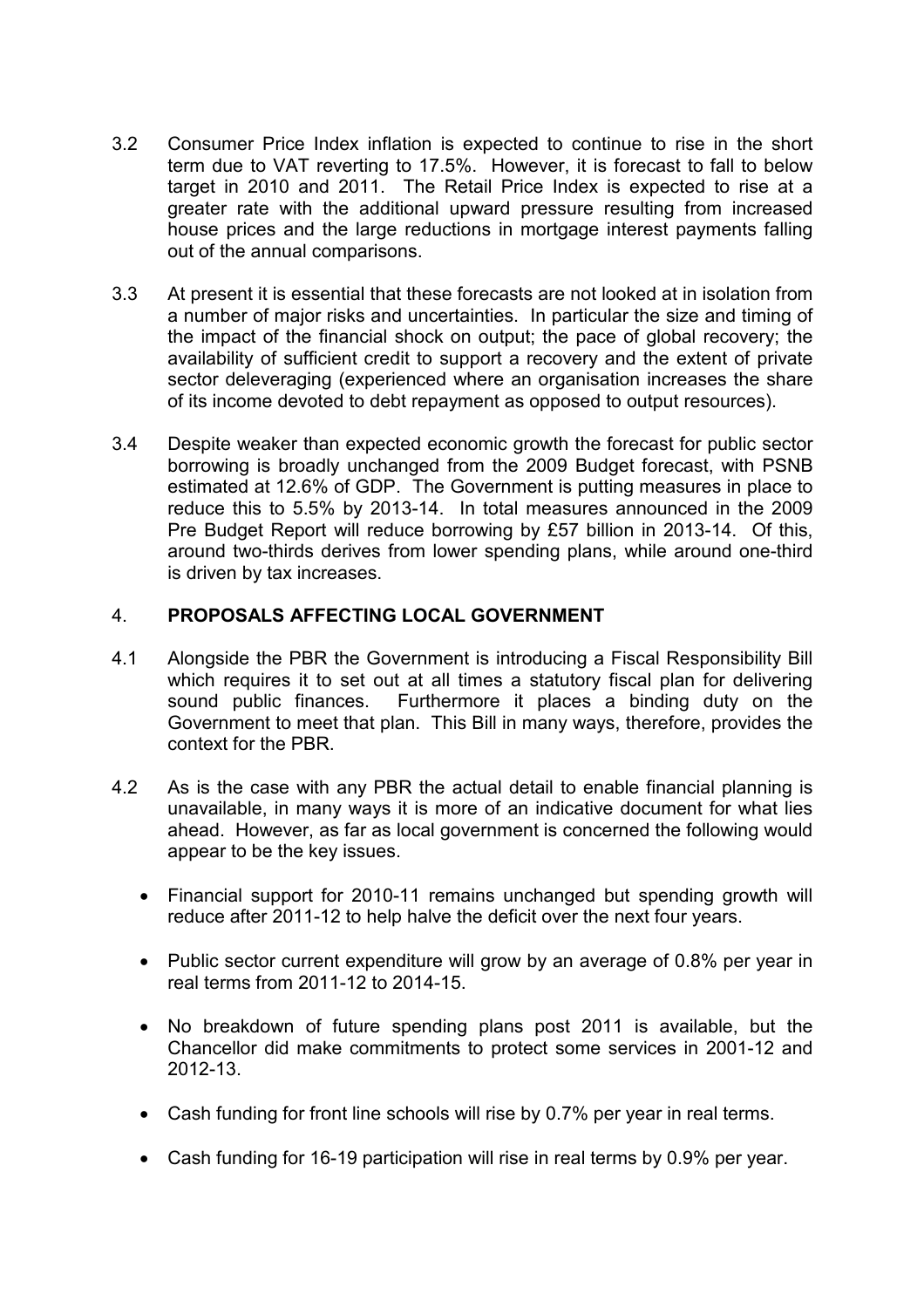- Cash funding on Sure Start children's centres will be maintained in line with inflation.
- An additional £202 million will be provided in 2010-11 to ensure that the September guarantee of a place in education or training to every 16 and 17 year old who wants one is met in full.
- Alongside this additional investment there is a comprehensive programme in place to identify value for money savings in schools, 16-19 participation and Sure Start children's centres. The intention is to achieve £800 million of efficiency savings in front line areas by 2012-13, from collaborative procurement of goods and services and rationalising back office costs
- On top of the existing efficiencies already identified in the Public Value Programme and Smarter Government report (£11 billion a year by 2012-13) a number of additional efficiencies have been identified that would appear to come from local government including:
- £550 million from:

 more efficient waste collection and disposal; reduced reporting, inspection and assessment requirements; reducing duplication and inefficiency between different tiers of government

- £180 million from improvements to the administration of concessionary travel
- £340 million by prioritising regeneration and housing growth programmes, concluding the New Deal for Communities programme and by assessing the efficiency and effectiveness of interventions to tackle worklessness. There may be implications for the Working Neighbourhoods Fund.
- £250 million from reducing variations in spending on residential care, including greater use of preventative approaches to care for older people allowing them to stay longer in their homes.
- £160 million from clamping down on fraudulent access to social housing tenancies, rationalising the Department for Communities and Local Government (DCLG) community programmes and ending time limited schemes.
- £300 million by improving energy efficiency across the public sector. It is unclear how much of this applies to local government.
- £300 million by reducing funding not directly supporting learner participation.
- A 1% cap on public sector pay settlements in 2011-12 and 2012-13
- All public sector organisations making appointments in excess of £150,000 will have to publicly justify this salary.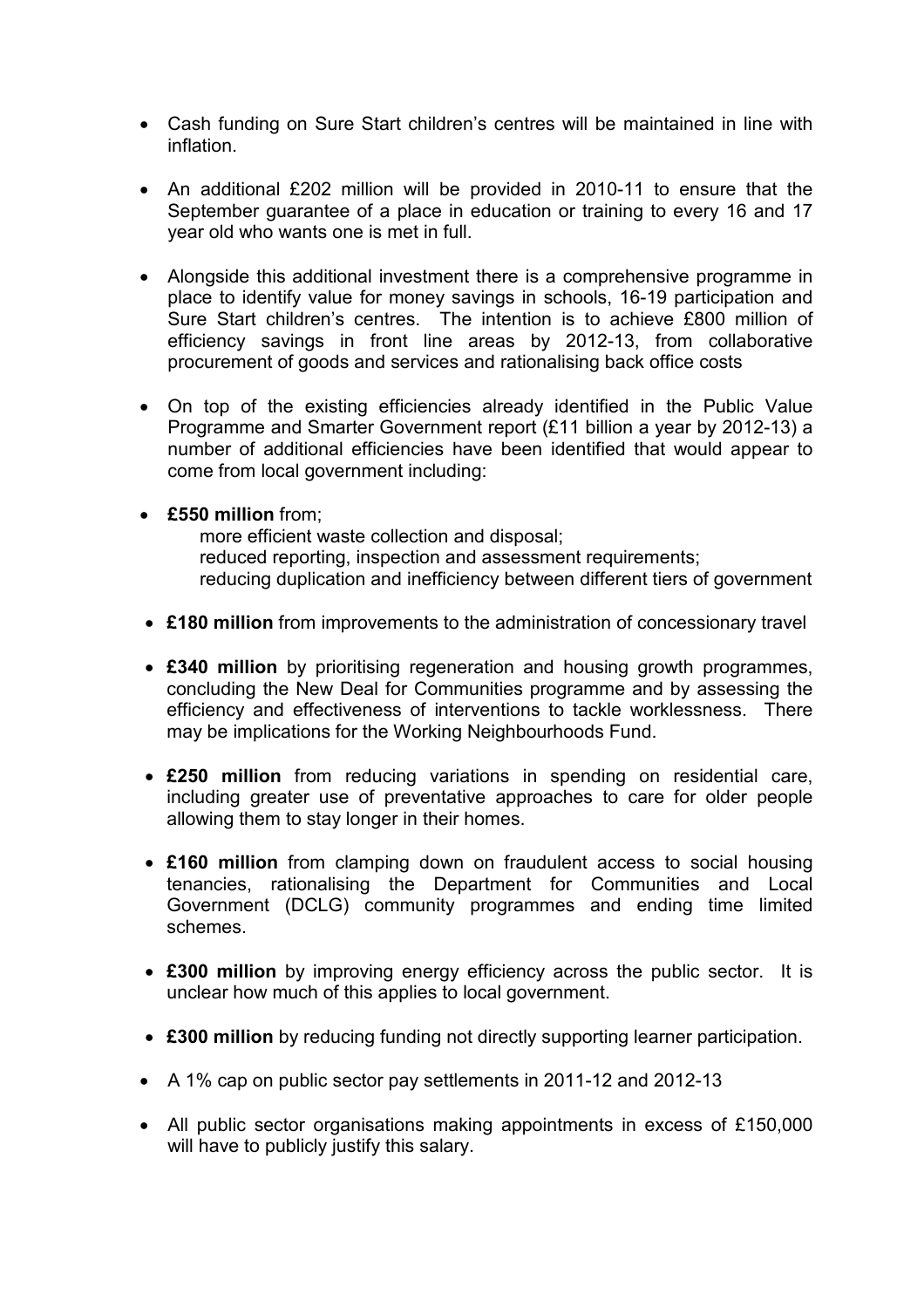- It is proposed to implement a cap and share scheme for teachers, local government, NHS and Civil Service pension schemes. Cost increases below the cap will be shared equally by employers and employees with those above the cap met solely by the employees. In addition it is expected that those earning the highest salaries will pay a greater contribution towards their pension. No capping criteria have as yet been announced.
- There will be an additional 0.5% increase in national insurance contributions for both employee and employer from April 2011. The threshold below which individuals will not be subject to national insurance is being increased to £20,000. Based on current spend and an average rate for Wirral this could result in an additional budget requirement in 2011/12 of around £1,200,000 for the General Fund (compared with £600,000 reported last year) and £150,000 for the schools.
- For 2010-11 the Government is maintaining the increased threshold at which an empty property becomes liable for business rates (£18,000). Because of the pooling arrangement there will be no financial implication for the Authority.
- The PBR states that the Government will shortly publish a revised Planning Policy Statement for economic development, to ensure planning applications that secure sustainable economic growth are considered favourably.
- The vagaries of the Local Housing Allowance introduced in 2008 have driven up the costs of Housing Benefit, by enabling some claimants to live in more expensive property that would not be affordable for low income earners. To try to control these costs the 2009 Budget announced that claimants would no longer be allowed to claim more in Housing Benefit than they paid in rent. After consultation the Government is delaying any reform until April 2011 and is launching a further consultation on Housing Benefit reform and affordability.
- Eligibility for free school meals is to be extended to primary school pupils in working families with a household income below £16,190.
- Legislation will be introduced to allow fathers of children due on or after 3 April 2011 to take up to 26 weeks leave once the mother has returned to work.
- The average guideline rent increase for local authority housing tenants for 2010-11 is being reduced from 6.1% to 3.1%.
- To ensure an adequate land supply for housing the Government intends to improve local authorities five year land supplies by undertaking comprehensive checks, publishing results and withholding incentive funding where a viable land supply is not in place. Details as to how this will be achieved are to be published in the 2010 Budget.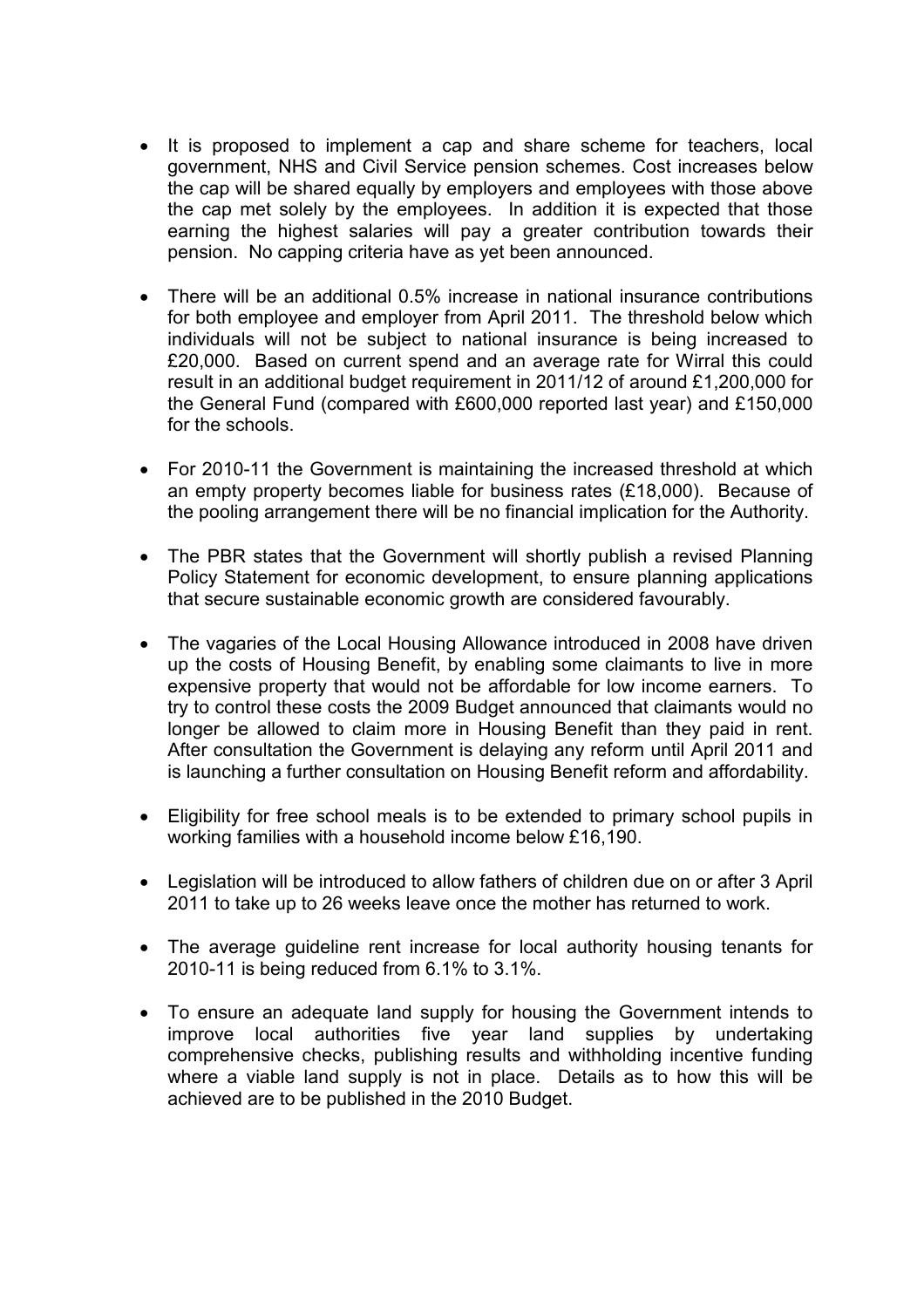- A scale back of Section 106 requirements will be introduced as part of the Community Infrastructure Levy implementation to help provide local infrastructure in support of development.
- 4.3 The PBR repeated the commitments set out in the White Paper "Putting the Frontline First: Smarter Government" to reduce the burden of reporting and inspection, Government micro-management and duplication across quangos.

## 5. FINANCIAL AND STAFFING IMPLICATIONS

- 5.1 Further details are awaited on the many proposals for reducing spending plans after 2010-11.
- 5.2. The potential change in National Insurance Contributions in 2011-12 will add £1.2 million to General Fund costs.

## 6. EQUAL OPPORTUNITY IMPLICATIONS

6.1 There are none arising directly from this report.

## 7. COMMUNITY SAFETY IMPLICATIONS

7.1 There are none arising directly from this report.

### 8. HUMAN RIGHTS IMPLICATIONS

8.1. There are none arising directly from this report.

#### 9. LOCAL AGENDA 21 IMPLICATIONS

9.1. The Pre-Budget Report contains a number of measures supporting low carbon growth notably around heating, energy efficiency and vehicles.

### 10. PLANNING IMPLICATIONS

10.1. There are none arising directly from this report but there may be future implications arising from the proposed Planning Policy Statement.

### 11 MEMBER SUPPORT IMPLICATIONS

11.1. There are none arising directly from this report.

### 12. BACKGROUND PAPERS

12.1. Pre-Budget Report – Chancellor of the Exchequer – 9 December 2009.